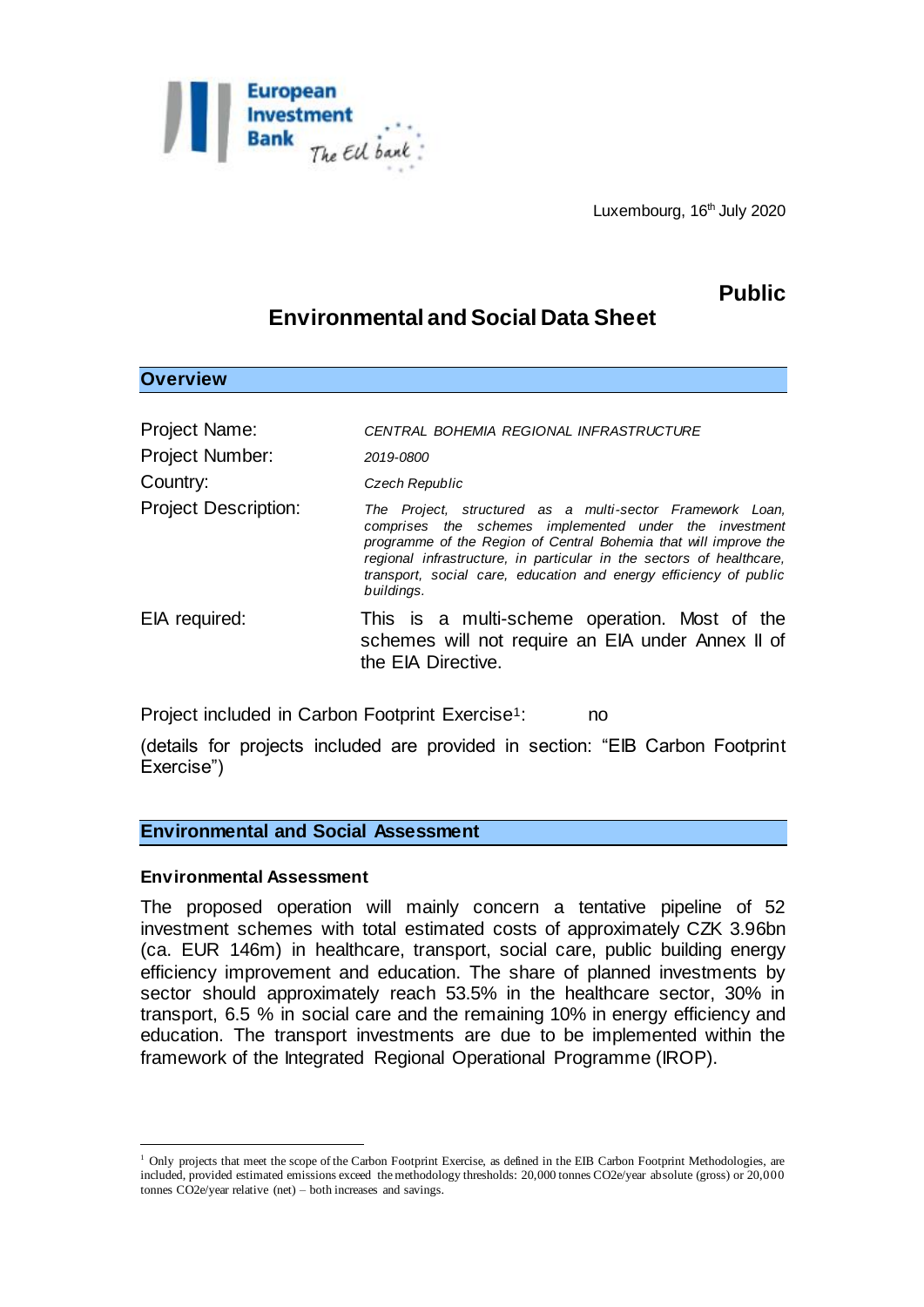

Luxembourg, 16<sup>th</sup> July 2020

The investment programme is expected to bring economic benefits to the Region in terms of improved intra-regional connectivity with an impact on road safety and reduced traffic congestion. Further improvements are expected in the delivery of public services, mainly in healthcare, education and culture, due to construction or rehabilitation of public buildings with an impact on the quality of life and life expectancy.

The Central Bohemia Region Development Programme 2014-2020 (update 2011) defines five development priorities for the Region: (i) Entrepreneurship and employment, (ii) Infrastructure and territorial development, (iii) Human resources and education, (iv) Countryside and agriculture and v) Environment. Apart from the general development strategy, there are also mid-term sector plans particularly in the areas of transport, health, education, social care and others, which describe in detail plans and intentions in terms of development (investments), as well as maintenance needed. The Strategic Environmental Assessment (SEA) statement was issued on 13 March 2012. All SEA process documents are published online2.

In view of the nature of the projects involved in the operation, an Environmental Impact Assessment (EIA) is unlikely to be required in the majority of the tentatively proposed schemes. The probability is considered low that the schemes will affect protected sites in the Region. The schemes are expected to have a limited temporary impact during the construction phase, usually through increased local traffic, as well as construction and demolition waste and noise generated. These impacts could be mitigated by adhering to a good practice and by following the recommendations of the competent authority. In the case of road safety and modernisation schemes, the intervention shall be limited to the existing lanes of the roads, as well as other existing transport structures, which reduces potential impacts to a minimum. However, the road schemes are expected to have limited residual impact in the operational phase. Small infrastructure schemes are not expected to have negative environmental impacts.

As far as public buildings are concerned, there are a number of positive effects forecasted, including energy savings in buildings owned by the Region as a result of the adopted Central Bohemia Energy Policy<sup>3</sup>. Energy efficiency measures within the construction of new public buildings will contribute partially to the Climate Action (mitigation).

The Czech Republic regions are impacted by climate change through increasing frequency and intensity of natural hazards, e.g. droughts, floods and excessive precipitation.

<sup>&</sup>lt;sup>2</sup> https://portal.cenia.cz/eiasea/detail/SEA\_MZP125K

<sup>3</sup> <https://ged.beilux.eib.org/ged/ged.dll/open/125991760>